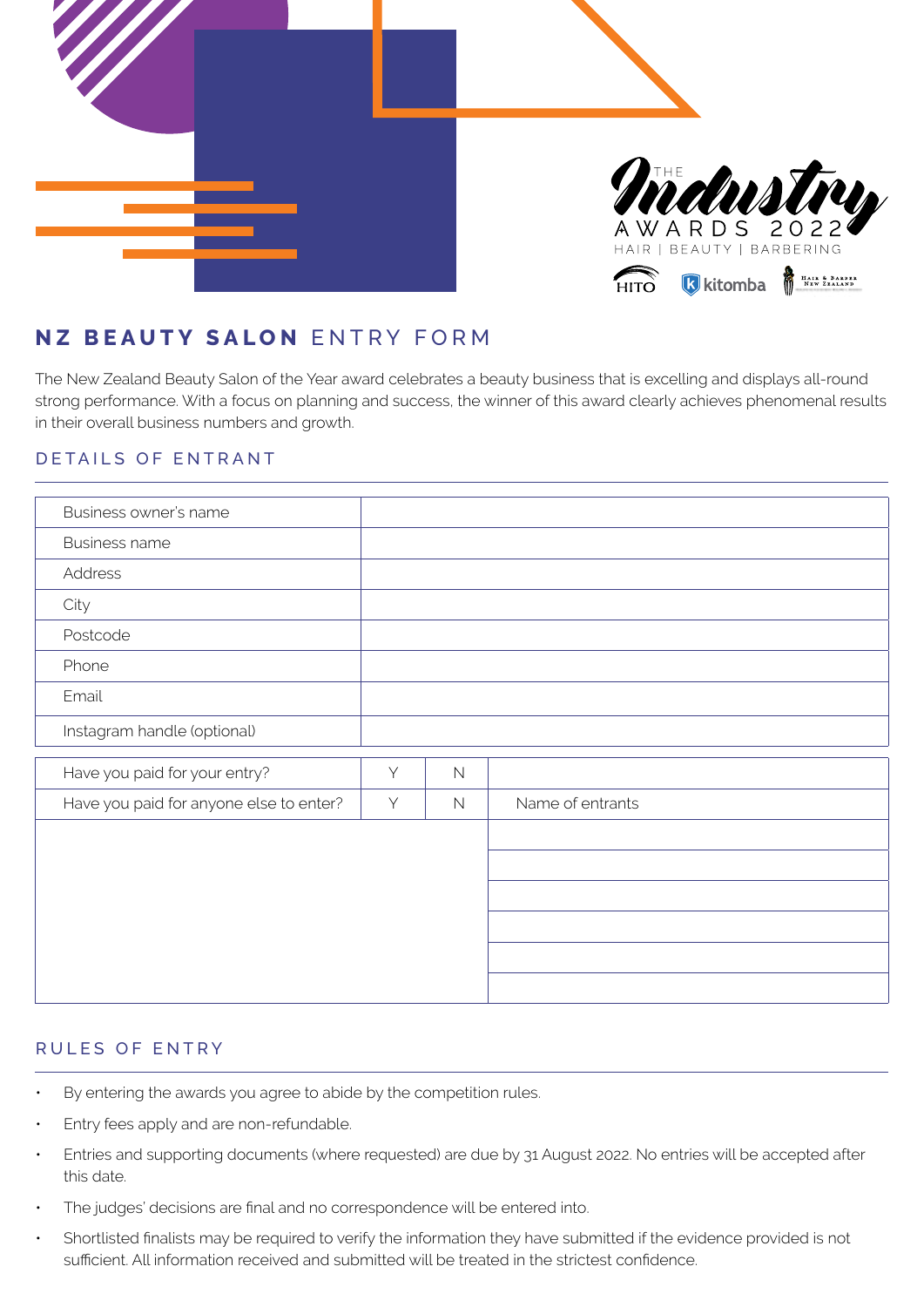You must be a beauty salon, spa or clinic to enter this award.

## ENTRY REQUIREMENTS

- A physical copy of your entry must be submitted. Questions can be answered on this entry form or in another printed format. For example, a printed word document, booklet or folder. Remember the presentation of your entry is scored by the judges.
- Entries must not exceed the word limit (where specified).
- Entrants in this category are asked to submit a hi-res, horizontal photo of their beauty salon, spa or clinic team to info@industryawards.co.nz which may be used in the presentation at The Industry Awards event.
- Please provide figures and answer the questions based on activities undertaken in the last financial year (1 April 2021 to 31 March 2022) unless otherwise stated in the question.
- To obtain answers for Questions 1 to 5, run your Kitomba Business Summary Report (or similar salon software report). You must include this report or other relevant evidence with your entry.

# JUDGING PROCESS AND CRITERIA

At all stages, judges score independently of other judges.

- Stage one of judging is carried out by Industry Awards representatives. During this stage, a shortlist of finalists is identified.
- Stage two of judging is carried out by hair, beauty or barbering industry representatives. Outlined below are the criteria used to judge this award.

| Score based on the results and evidence provided in the entry | 60%  |
|---------------------------------------------------------------|------|
| Entry demonstrates business acumen                            | 15%  |
| Judges' overall impression                                    | 15%  |
| Presentation                                                  | 10%  |
| Total                                                         | 100% |

## QUESTIONS

| 1. | Client rebooking rate                                                 | A |   |
|----|-----------------------------------------------------------------------|---|---|
|    | A: Total number of clients who rebooked (within 24hrs of appointment) | B |   |
|    | B: Total number of clients buying services                            |   | % |
|    | Client rebooking rate = $(A + B \times 100)$                          |   |   |
| 2. | <b>Client retail</b>                                                  |   |   |
|    | A: Number of retail units sold to serviced clients                    | A |   |
|    | B: Total number of clients buying services                            | B |   |
|    | Client retail percentage = $(A + B \times 100)$                       |   | % |
| 3. | New client rate                                                       |   |   |
|    | A: Total number of new clients                                        | A |   |
|    | B: Total number of clients buying services                            | B |   |
|    | New client rate = $(A \div B \times 100)$                             |   | % |